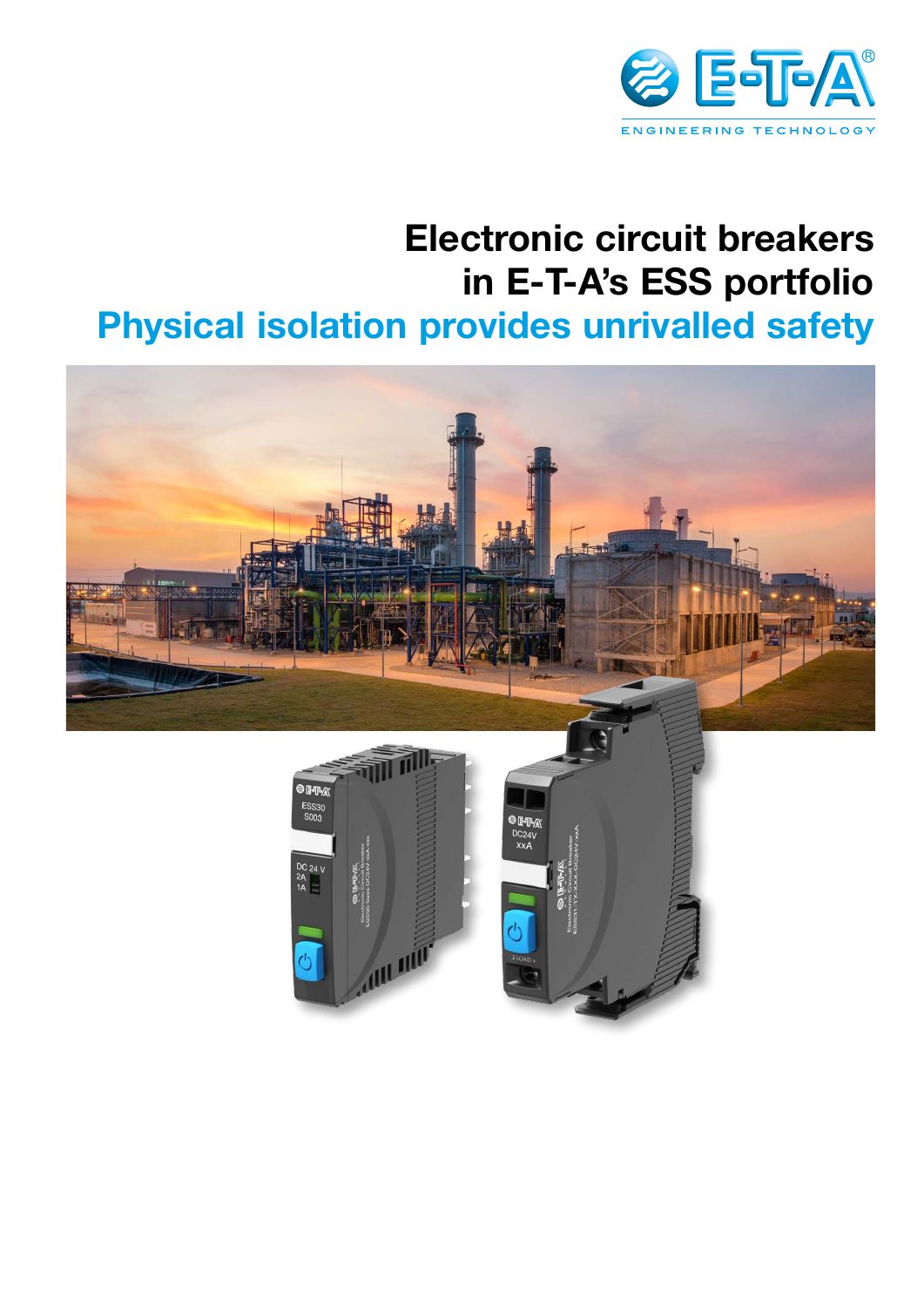### **ESS electronic circuit breakers Equipment safety in accordance with relevant standards**

Meeting the requirements of international standards is imperative in DC 24 V applications for centralised and decentralised control voltages.

In Germany, Europe and North America, EC/EN 60934 and UL 1077 define requirements of circuit breakers for equipment protection. They ensure that function, behaviour and reliability of circuit breakers for equipment protection comply with homogeneous criteria. According to these relevant standards, physical isolation in the event of a failure is mandatory also for DC 24 V load circuits.

At the same time, physical isolation in accordance with these standards offers more advantages. In any case, it prevents a failure-caused return supply to the DC 24 V control voltage level after trip or manual disconnection. Physical isolation reliably excludes dangerous system conditions and allows easy trouble-shooting without residual voltage.

All devices of E-T-A's **ESS portfolio** have a fully-fledged integral bimetal sub-assembly or a relay. In the event of a failure this offers genuine physical isolation of the contacts.

In the event of an overcurrent, the load circuit is first electronically disconnected. A few seconds later, the integral mechanical isolating element also disconnects, thus ensuring physical isolation.

**All electronic circuit breakers for equipment protection of the ESS portfolio provide physical isolation and entirely meet the requirements of IEC/ EN 60934 and UL 1077.**



E-T-A's **ESS product range** has an electronic trip characteristic to ensure optimum protection in the event of a failure. In addition, the trip curves of the ESS devices offer active current limitation. It ensures limitation of the fault current to a firmly defined value. A simple rule of thumb for electrical planning can be defined as follows: **trip current = max. current = current limitation factor typically 1.2 times rated current**

The effects a failure such as short circuit or overload in a load circuit can easily be calculated in advance and can already be taken into account in the planning stage.

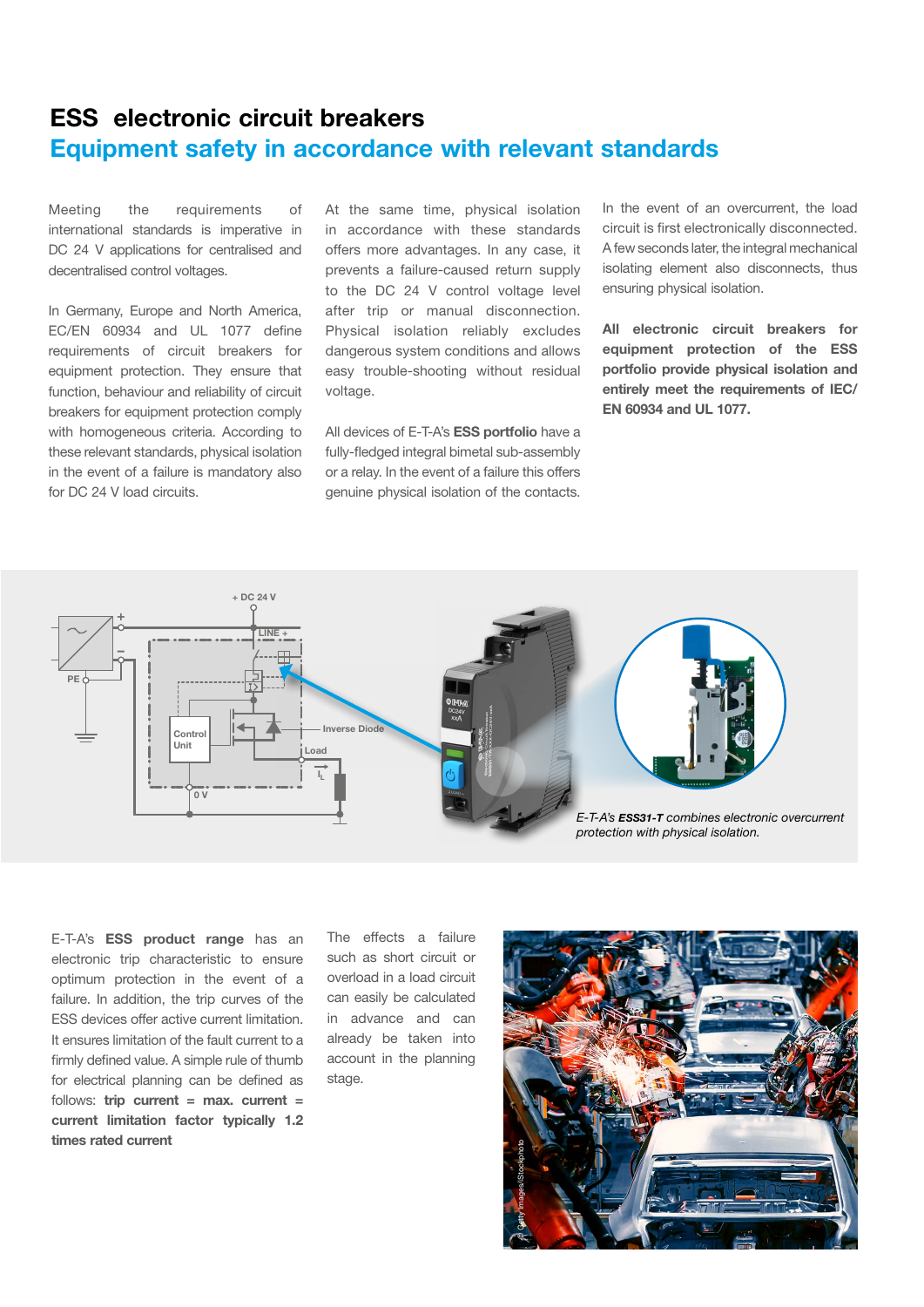## **Electronic circuit breakers in E-T-A's ESS portfolio Overview of electronic circuit breakers offering physical isolation**



#### **ESS22-T: double pole protection**

The **ESS22-T** electronic circuit breaker is a single channel device with fixed current ratings. It allows individual integration into your DC 24 V power supply. Double pole disconnection allows the use in ungrounded IT systems to EN 60204-1. The combination of active electronic current limitation in the event of a short circuit and overload disconnection from 1.1 times rated current provides selective and **double pole protection** of the DC 24 V load circuits. The **ESS22-T** is track-mountable and ensures quick and flexible start-up for groups of devices with several DC 24 V circuits.



**ESS30-S: economical and compact**

The **ESS30-S** electronic circuit breaker with physical isolation is a **"low energy breaker"** for DC 24 V applications. It is approved to IEC/EN 60934 and UL1077 as a circuit breaker for equipment protection and supplementary protector and therefore ideally suitable for the use in centralised and decentralised power supply units. Besides fixed and adjustable current ratings, the **ESS30-S** has an NEC Class2 approval to UL 1310 for current ratings up to 3.6 A. The compact, plug-in type device was designed for quick and easy mounting on the **power distribution modules 17plus** and **18plus** as well as on the **SVS power distribution systems**.



#### **ESS31-T: ready for global use**

E-T-A's **ESS31-T** is a single pole, track-mountable circuit breaker. It is characterised by particularly low power loss. With a single characteristic curve, the **ESS31** offers standard-compliant protection – even with long load lines or small cable cross sections.. The housing of the **ESS31-T** features an integral power distribution. This electronic circuit breaker also has the NEC Class2 approval according to UL1310 as well as UL1077 and IEC/EN 60934. This range of approvals and the physical isolation makes the **ESS31-T** the perfect selective protection for global use.

#### **Application in the following industries**

- **Automation**
- **Power plants**
- $\bullet$  Medical equipment
- $\bullet$  Steel industry

#### **Application in the following industries Automation**

- **Car production**
- **Chemistry, oil and gas**
- Power plant engineering DC 24 V

#### **Application in the following industries**

- **Automation**
- Car production
- **Machine construction**
- **Pharmaceuticals and foodstuffs**

## **Your benefits**

- **Enhanced protection for your system** and connected loads thanks to physical isolation and selective disconnection
- **Increases system availability** through clear failure detection and signalling
- **Flexible use of the devices** through a number of international approvals